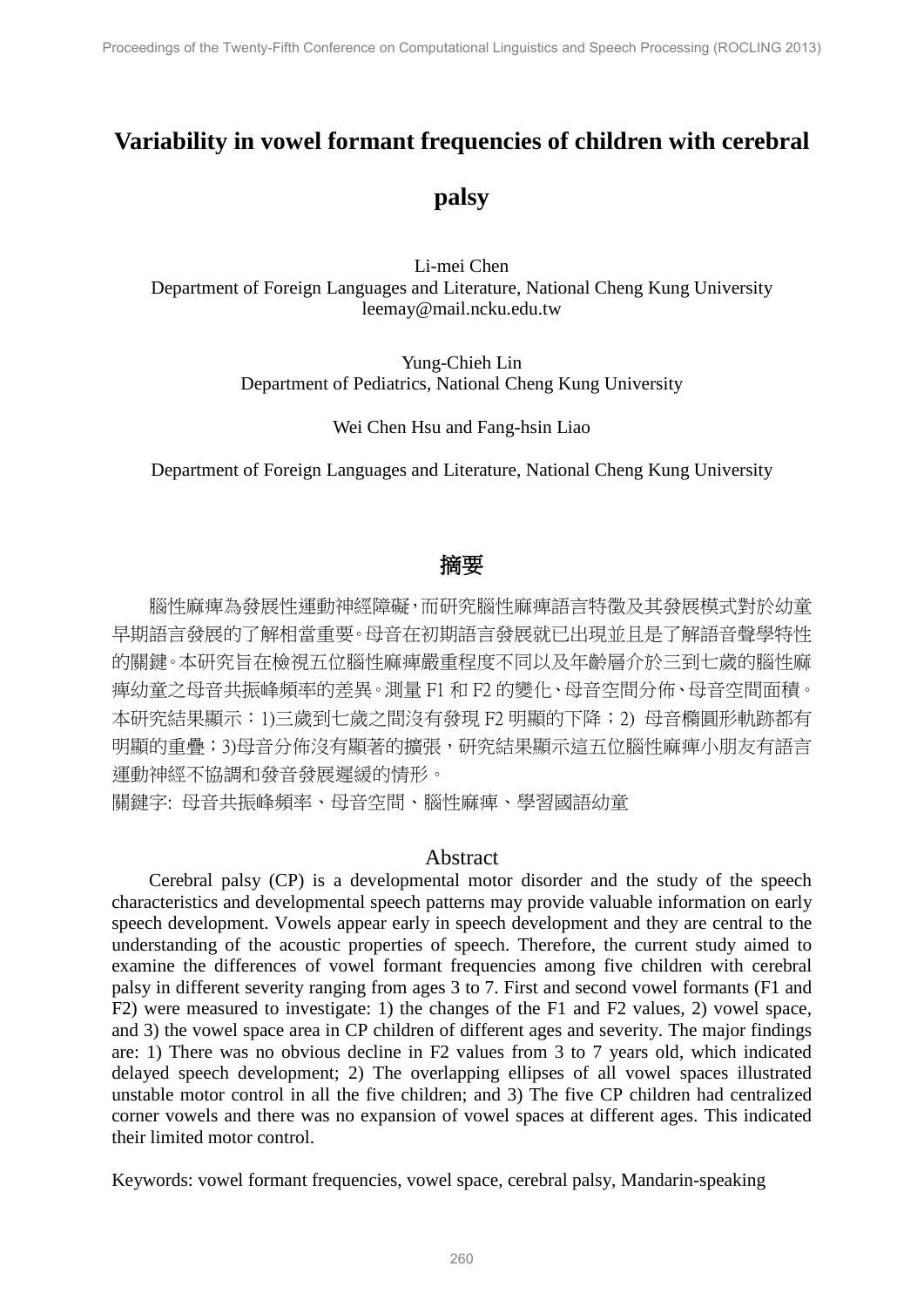#### children

# **1. Introduction**

Cerebral palsy is regarded as the most common cause of severe motor disability in children who are attributed to non-progressive disturbances that occurred in the developing infant brain [ 1]. Estimation from several different developed countries reported that 1.2-3.0 per 1000 children were diagnosed with cerebral palsy [2][3]. Vowels are central to the understanding of the acoustic properties for speech, and vowels appear early in speech development. Children achieve high degree of accuracy in producing vowels by the age of 36 months [4]. Therefore, the current study focused on vowel acoustical characteristics in five CP children of different ages.

# **2.Methodology**

### **2.1.The participants**

Five children with cerebral palsy participated in current study for investigating the differences of vowel formant in their speech production. General background information is described as follows.

| Level II which distributed that the child is |
|----------------------------------------------|
| effective message sender/receiver with       |
|                                              |
| communication partners but in a slow path    |
| Level IV which indicated that the child      |
| seldom effective message sender/receiver     |
|                                              |
| Between level IV (Self-Mobility with         |
| Limitations; May Use Powered Mobility)       |
|                                              |
|                                              |
| Between level IV (Self-Mobility with         |
| Limitations; May Use Powered Mobility)       |
|                                              |
|                                              |

Five participants were observed individually by the Communication Function Classification System (CFCS) [5] as shown in Table 1. CP2 child, in 33 months, was diagnosed with hydrocephalus which caused severe brain damage and speech disorder.

# **2. 2 Data collection and analysis**

A 50-minute recording from each child was analyzed, except for CP2. Due to very limited speech data from CP2, two recordings were used. The recordings were made in a quiet classroom with no noise disturbance (CP1) and the participant's home (CP2, CP3, CP4, and CP5) with quiet environment and fewer disturbances. TASCAM DR-100 recorders with a SHURE wireless microphone system were used for data collection. The acoustic analysis was based on the 50-minute recordings which includes picture-naming task, and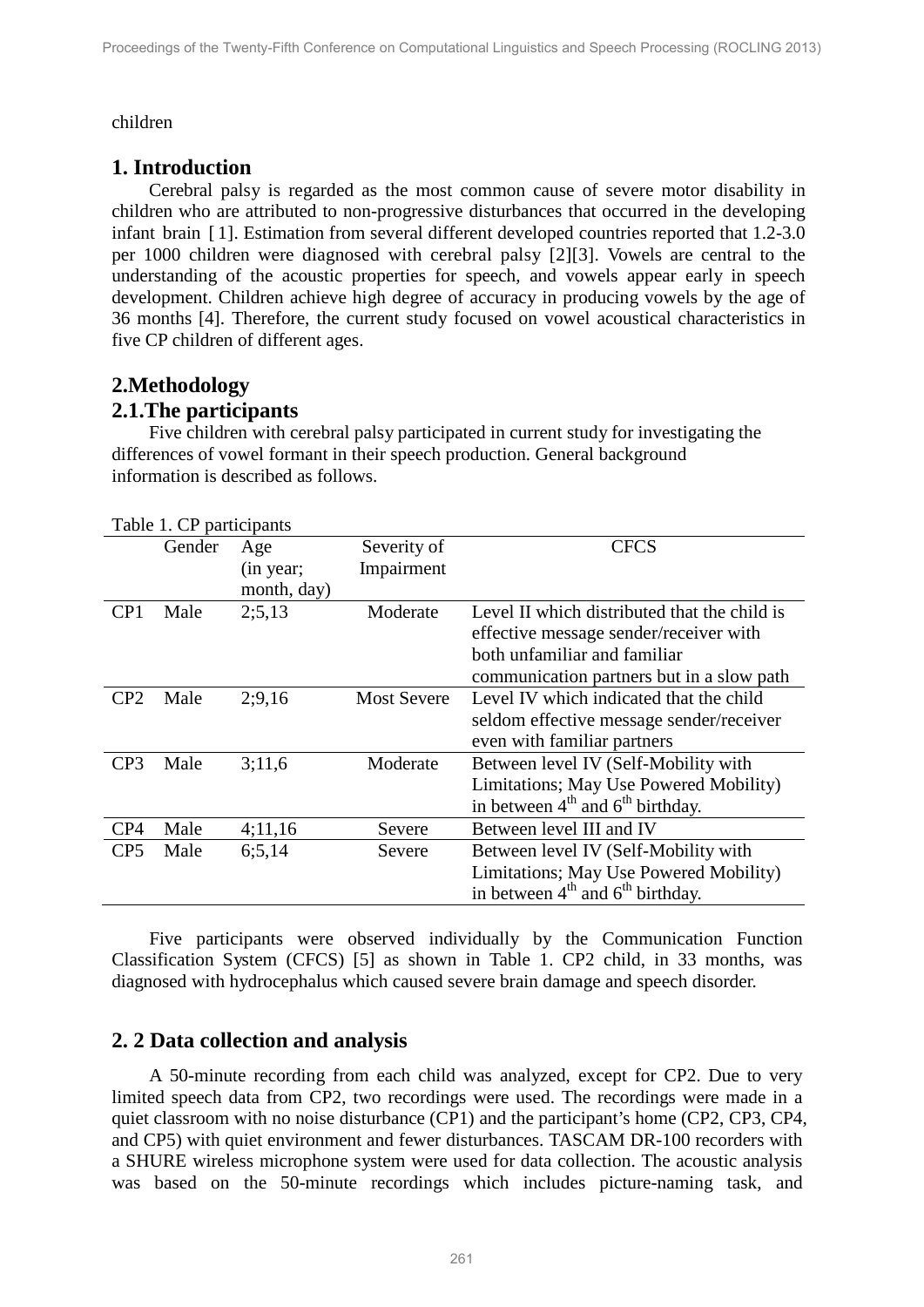spontaneous conversation between the observer, the child and the mother.

Every word in picture-naming task was transcribed. The first and the second formant frequencies (F1 and F2) of vowels were measured with time-frequency analysis, TF32 (Milenkovic, 2002) with reference to Linear Prediction Coefficient (LPC) and Fast Fourier Transformation (FFT). Vowel space was drawn to suggest the stability of vowels uttered by children with CP of different levels of severity. Furthermore, the corner vowel space areas were calculated with the vowels  $(i, a, u)$ .

# **3.Results and discussion**

#### **3.1. Vowel formant frequencies**

The value of F1 and F2 in vowels  $\lambda i/$ ,  $\lambda e/$ ,  $\lambda u/$ ,  $\lambda u/$ ,  $\lambda$  and  $\lambda o/$  were analyzed for each child. The descriptive data for F1 and F2 values of all the 5 children is shown in Table 2. The values of F1 and F2 did not appear obvious differences in children with different ages. However, CP2 had very limited data on the vowel /u/ due to the severe brain damage. He could not successfully produce single word but limited sounds.

Table 2. Mean and standard deviation (in parentheses) of F1 and F2 values

| <b>Vowels</b>   |        | $\sqrt{I}$ | /ɛ/   |                |       | /v/   |       | /a/            | ləl   |       |       | /0/            |
|-----------------|--------|------------|-------|----------------|-------|-------|-------|----------------|-------|-------|-------|----------------|
| $\bf CP$        | F1     | F2         | F1    | F <sub>2</sub> | F1    | F2    | F1    | F <sub>2</sub> | F1    | F2    | F1    | F <sub>2</sub> |
| CP1             | 559.5  | 3484.5     | 666.5 | 2713           | 594   | 1160  | 1059  | 2066           | 683   | 1589  | 817   | 1387           |
| 2; 5, 13        | (78.9) | (375)      | (216) | (704)          | (118) | (281) | (258) | (414)          | (174) | (366) | (178) | (237)          |
| CP2             | 668    | 2627       | 779   | 2048           | 650   | 1297  | 1078  | 1935           | 681   | 1040  | 907   | 1422           |
| 2;9,16          | (69)   | (127)      | (126) | (711)          | (0)   | (0)   | (301) | (527)          | (160) | (377) | (116) | (143)          |
| CP3             | 610    | 3265       | 754   | 2709           | 676   | 1259  | 989   | 2222           | 814   | 2184  | 813   | 1594           |
| 3;11,6          | (103)  | (309)      | (101) | (451)          | (108) | (533) | (160) | (272)          | (129) | (555) | (58)  | (238)          |
| CP4             | 479    | 3580       | 731   | 2888           | 555   | 1161  | 1008  | 1810           | 817   | 1766  | 666   | 1294           |
| 4;11,16         | (67)   | (183)      | (166) | (494)          | (103) | (251) | (163) | (283)          | (115) | (209) | (136) | (243)          |
| CP <sub>5</sub> | 602    | 3065       | 770   | 2355           | 648   | 1252  | 765   | 1473           | 1118  | 1825  | 712   | 1790           |
| 6;5,14          | (100)  | (475)      | (180) | (769)          | (189) | (537) | (175) | (331)          | (326) | (538) | (198) | (604)          |

Table 2 shows the mean and standard deviation of F1 and F2 of the main vowels produced by each child. Although there was no obvious difference among the severity groups as comparing the F1 and F2 values, CP4 (severe) tended to have lower F1 value in vowels /i/ and /o/, and CP2 (most severe) showed lower F2 value in vowels /i/, /e/ and / ə/.

Table 3. Mean and standard deviation ( in parentheses) of F1 and F2 (sorted by severity)

| Vowels          |        | /1/    | lɛl   |       |       | /v/   |       | /a/   |       | ləl   |       | /o/   |
|-----------------|--------|--------|-------|-------|-------|-------|-------|-------|-------|-------|-------|-------|
| $\bf CP$        | F1     | F2     | F1    | F2    | F1    | F2    | F1    | F2    | F1    | F2    | F1    | F2    |
| Moderate        | 559.5  | 3484.5 | 666.5 | 2713  | 594   | 1160  | 1059  | 2066  | 683   | 1589  | 817   | 1387  |
| CP <sub>1</sub> | (78.9) | (375)  | (216) | (704) | (118) | (281) | (258) | (414) | (174) | (366) | (178) | (237) |
| Moderate        | 610    | 3265   | 754   | 2709  | 676   | 1259  | 989   | 2222  | 814   | 2184  | 813   | 1594  |
| CP <sub>3</sub> | (103)  | (309)  | (101) | (451) | (108) | (533) | (160) | (272) | (129) | (555) | (58)  | (238) |
| <b>Mean</b>     | 584    | 3374   | 710   | 2711  | 635   | 1209  | 1024  | 2144  | 748   | 1886  | 815   | 1490  |
| Severe          | 668    | 2627   | 779   | 2048  | 650   | 1297  | 1078  | 1935  | 681   | 1040  | 907   | 1422  |
| CP <sub>2</sub> | (69)   | (127)  | (126) | (711) |       |       | (301) | (527) | (160) | (377) | (116) | (143) |
| Severe          | 479    | 3580   | 731   | 2888  | 555   | 1161  | 1008  | 1810  | 817   | 1766  | 666   | 1294  |
| CP4             | (67)   | (183)  | (166) | (494) | (103) | (251) | (163) | (283) | (115) | (209) | (136) | (243) |
| Severe          | 602    | 3065   | 770   | 2355  | 648   | 1252  | 765   | 1473  | 1118  | 1825  | 712   | 1790  |
| CP <sub>5</sub> | (100)  | (475)  | (180) | (769) | (189) | (537) | (175) | (331) | (326) | (538) | (198) | (604) |
| <b>Mean</b>     | 583    | 3090   | 760   | 2430  | 617   | 1236  | 950   | 1739  | 872   | 1543  | 761   | 1502  |

The frequency of occurrence of each vowel is described in Table 3 which indicated that vowel /i/ and /a/ appeared more frequently than other vowels since the age of 2. Data from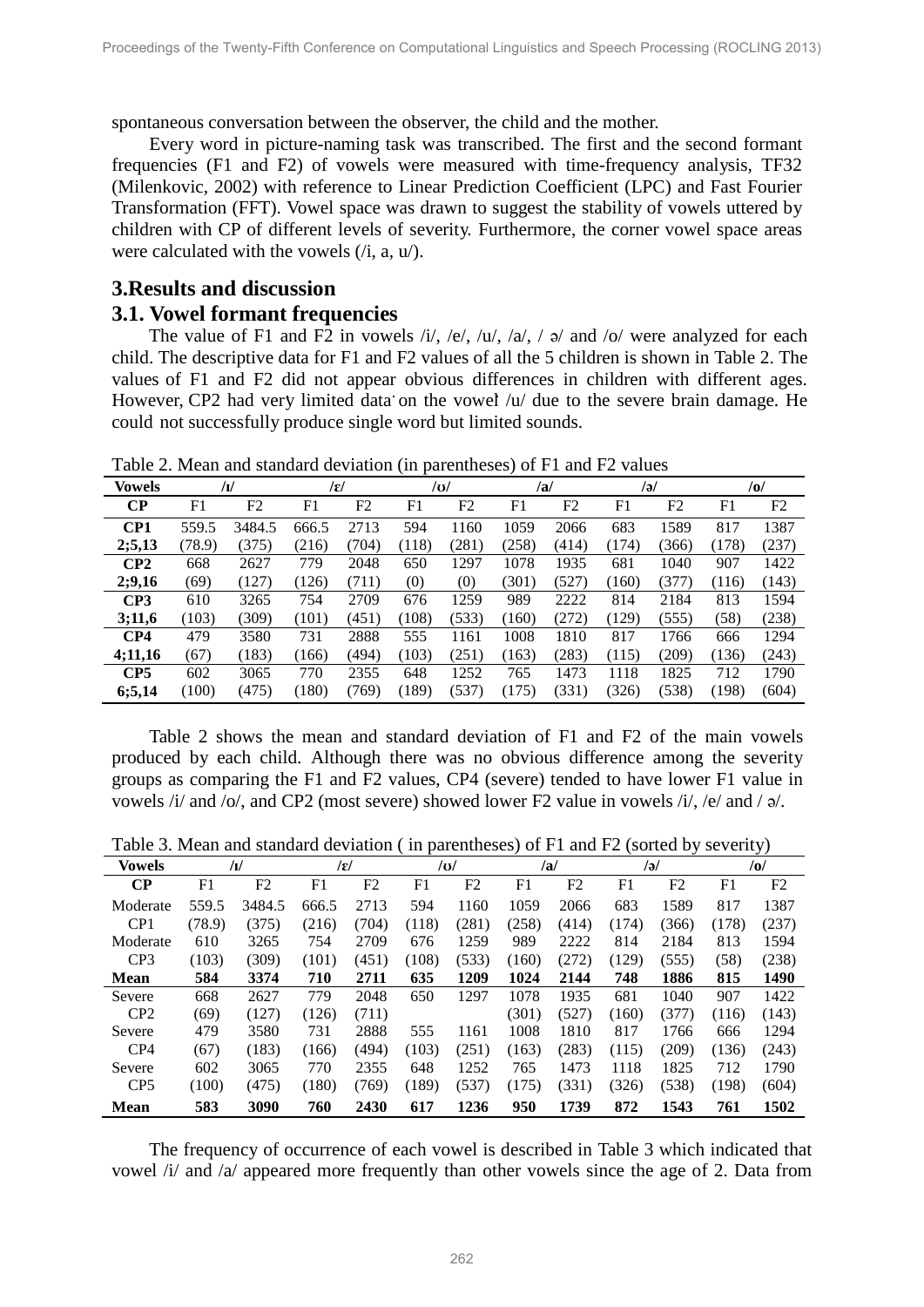CP2 (severe) showed the opposite outcome in which vowels /i/ and /a/ appeared only 14%  $(6\% + 8\%)$  and vowels /o/ and /ə/ appeared 77% (39%+38%). This may due to the limited spontaneous speech production that the child produced.

|              |     | /ɛ/ | /o/ | /a/ | /0/ | /ə/ |  |  |  |  |  |
|--------------|-----|-----|-----|-----|-----|-----|--|--|--|--|--|
| CP1(2;5,13)  | 25% | 7%  | 16% | 24% | 14% | 14% |  |  |  |  |  |
| CP2(2;9,16)  | 6%  | 8%  | 1%  | 8%  | 39% | 38% |  |  |  |  |  |
| CP3(3;11,6)  | 23% | 8%  | 12% | 26% | 15% | 16% |  |  |  |  |  |
| CP4(4;11,16) | 24% | 9%  | 7%  | 26% | 21% | 13% |  |  |  |  |  |
| CP5(6;5,14)  | 22% | 15% | 16% | 11% | 25% | 12% |  |  |  |  |  |

Table 4. The frequency of occurrence of each vowel

# **3.2. Overall vowel space**

The vowel space for all vowels is illustrated in the following figures. Figure 1 shows that the child at 29 months had not yet developed mature vowel production. The ellipses of vowel space were overlapping and centralized. CP2 had very unstable vowel production in which the ellipses are large. That is, the range of individual vowel was big. The vowel space for CP3 showed overlapping ellipses, which also indicated unstable vowel production. Even in the oldest child (6 years and 5 months of age) in this study, the production of vowels still appeared to be immature.

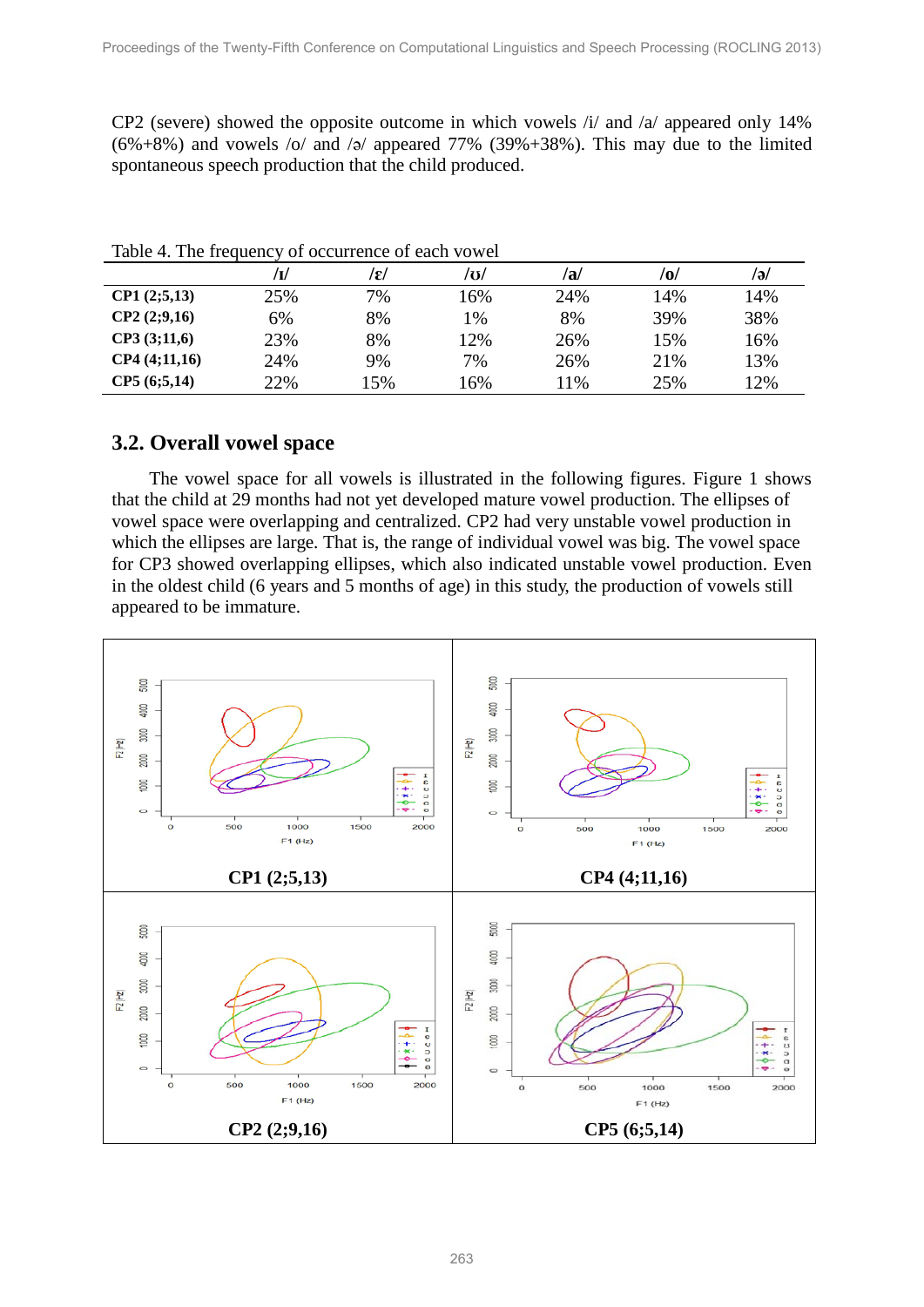

Figure 1. Vowel space of individual vowels

The vowel space above indicated the unstable vowel production by CP children in different ages. Table 5 displays the range of F1 and F2 values, and the data showed that CP1 had a very unstable F2 value in vowel /i/. CP2 had the smallest range of F2 in vowel /o/ even though CP2 was the most severe child with brain injury. The descriptive data also indicated that CP5 (77 months) had very unstable motor ability in which the range of F2 values of vowel /i/ was very large (from 940Hz to 3446Hz).

|                 |     |                | /1/  |      | /ɛ/  | $\overline{a}$ |      |      | /a/  |      | $\overline{10}$ |                | /ə/            |
|-----------------|-----|----------------|------|------|------|----------------|------|------|------|------|-----------------|----------------|----------------|
| CP              |     | F <sub>1</sub> | F2   | F1   | F2   | F <sub>1</sub> | F2   | F1   | F2   | F1   | F <sub>2</sub>  | F <sub>1</sub> | F <sub>2</sub> |
| CP1             | Min | 423            | 2281 | 439  | 1382 | 431            | 867  | 563  | 1551 | 521  | 1246            | 472            | 864            |
| 2; 5, 13        | Max | 687            | 3788 | 905  | 3271 | 740            | 1375 | 1412 | 2715 | 1244 | 2240            | 953            | 2023           |
| CP <sub>2</sub> | Min | 563            | 2546 | 724  | 1206 | 650            | 1297 | 381  | 1030 | 730  | 1167            | 469            | 747            |
| 2;9,16          | Max | 727            | 2843 | 1030 | 2835 |                |      | 1677 | 2851 | 1037 | 1508            | 959            | 2325           |
| CP <sub>3</sub> | Min | 437            | 2583 | 559  | 2119 | 563            | 1130 | 740  | 1767 | 728  | 1207            | 515            | 909            |
| 3;11,6          | Max | 788            | 3832 | 943  | 3711 | 1000           | 3058 | 1278 | 2930 | 953  | 2103            | 1028           | 2885           |
| CP4             | Min | 385            | 3230 | 384  | 1288 | 338            | 850  | 649  | 1423 | 468  | 812             | 597            | 1423           |
| 4:11,16         | Max | 611            | 4008 | 876  | 3272 | 723            | 1767 | 1204 | 2542 | 946  | 1638            | 1030           | 2409           |
| CP <sub>5</sub> | Min | 335            | 940  | 571  | 890  | 555            | 1037 | 430  | 1031 | 477  | 951             | 334            | 642            |
| 6; 5, 14        | Max | 816            | 3446 | 1166 | 2847 | 1169           | 2881 | 1426 | 3185 | 1122 | 2119            | 905            | 2329           |

Table 5. Range of F1 and F2 values

### **3.3. Vowels area**

The scatter plots in Figure 2 illustrate the distribution of the three corner vowels (i.e.,  $\langle i \rangle$ ,  $\langle u \rangle$  and  $\langle a \rangle$  for each child. The blue dots represent the vowel  $\langle a \rangle$  and its range is scattered apart which indicates the instability in producing vowel /a/ for each child in this study. The lines were drawn to illustrate the changes of vowel space areas in different ages and severity. Previous studies indicated that children tend to have smaller vowel space in early age, and later expand a little when the children are older, then become more centralized. The broader vowel space at early stages corresponds to the increased variability of vowel formants which might be due to immature motor control [6][7]. After acquiring more mature motor control for vowel production, the decreased variability of vowel formants leads to the reduction of F1-F2 space at later stage. However, the current study did not discover obvious change of vowel space in different ages. In this current study, CP1 had larger corner vowel space than CP3 due to age difference. CP2, with severe dysarthria, tended to have very scattered corner vowels distribution due to the difficulty of motor control.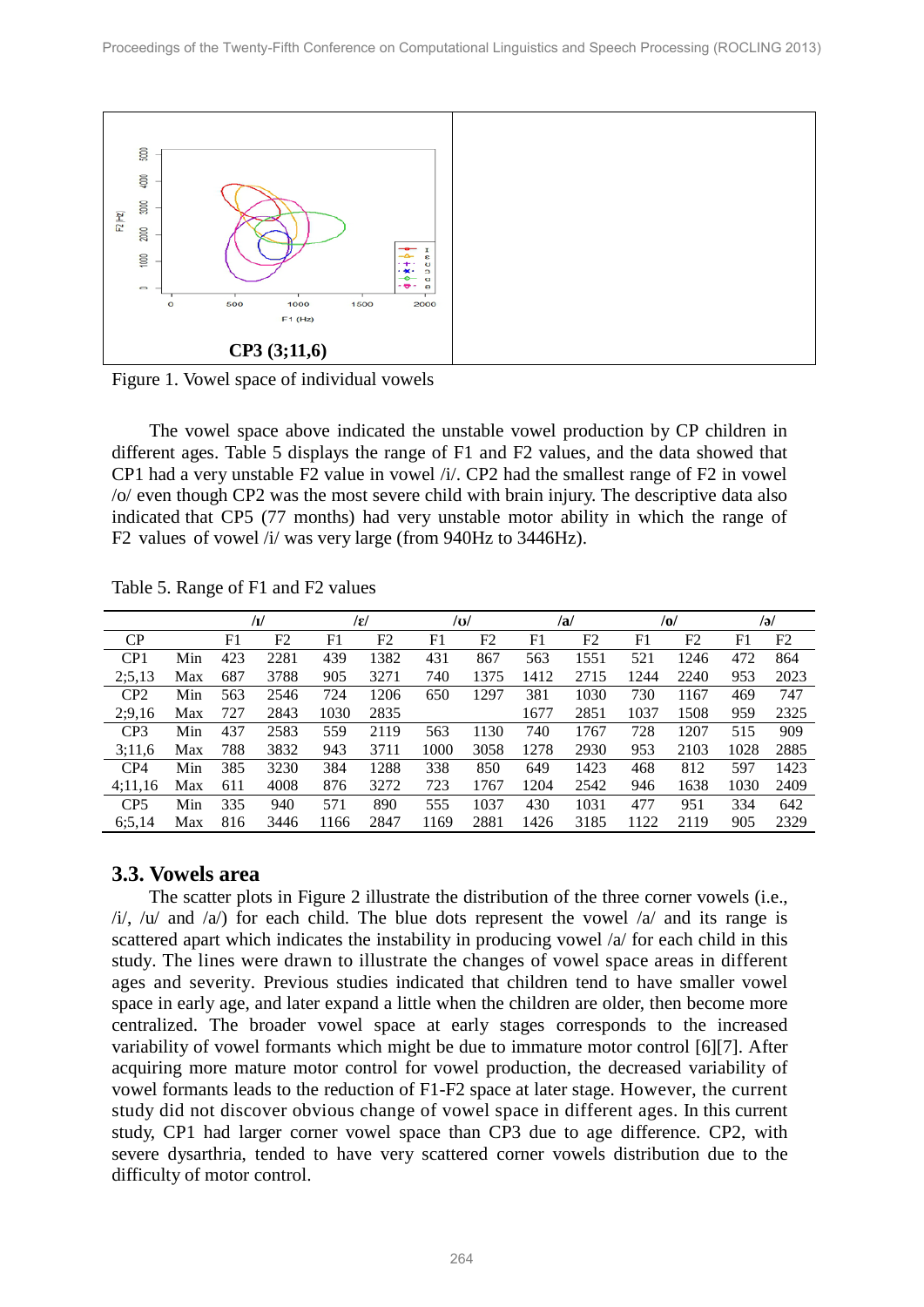

Figure 2. Overall vowel areas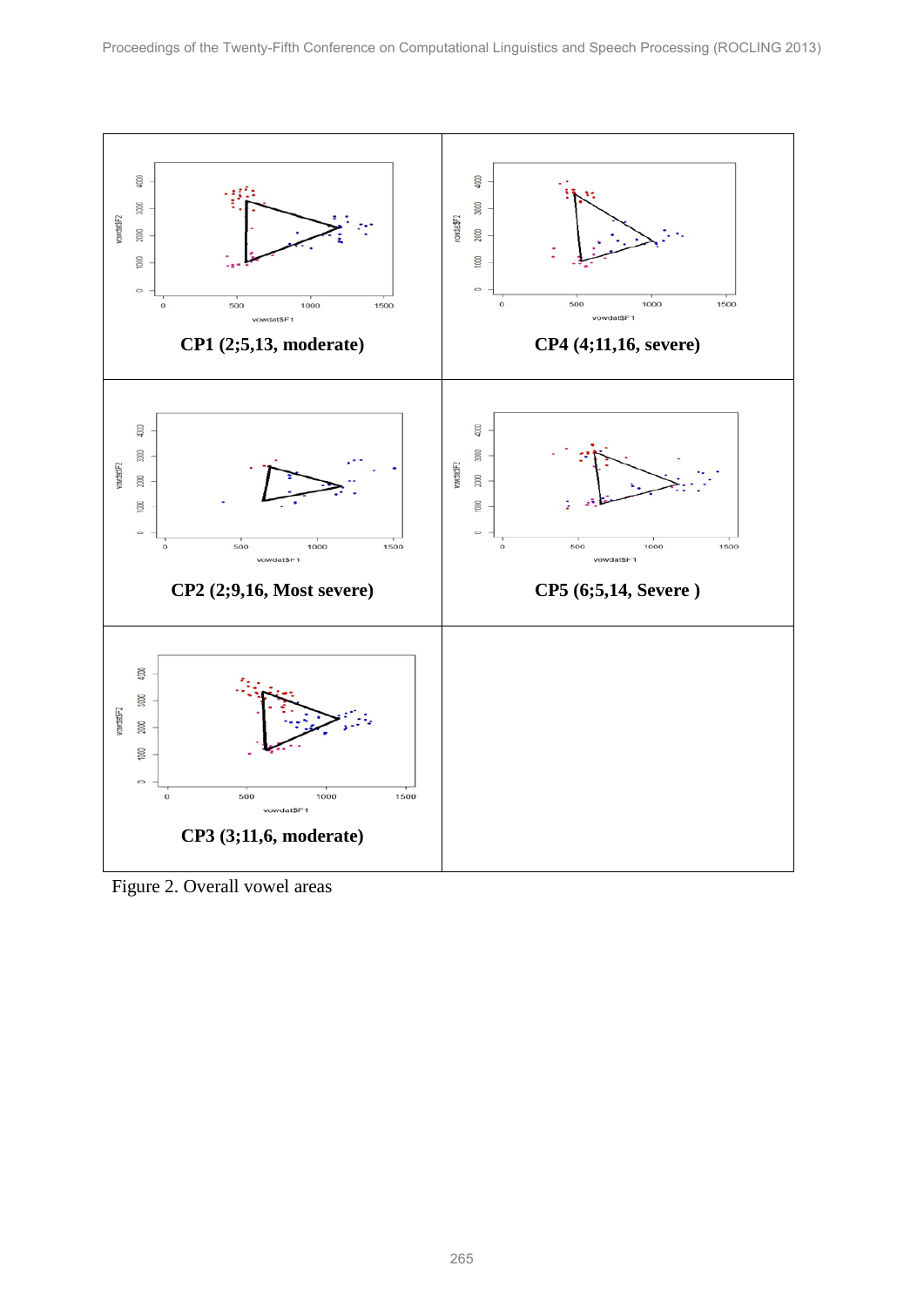

Figure 3. Vowel space for all participants. CP1 (black); CP2 (red); CP3 (yellow); CP4 (blue) and CP5 (green)

The vowel space with three corner vowels produced by the 5 children with different ages revealed no obvious trend of expansion or concentration of vowel spaces. However, the results indicated that, first, the major difference among participants appeared on F1 formant values, especially for vowel  $\pi$  and  $\pi$ . Second, vowel  $\pi$  appeared to be stable with no obvious changes by severity and age differences. Table 6 shows the corner vowel space area for each child. The results indicated that the vowel space tended to be larger in early ages, and then became smaller in older ages.

|                 | CP1                    | CP2                    | CP3                    | CP4                    | CP5                    |
|-----------------|------------------------|------------------------|------------------------|------------------------|------------------------|
| <b>Severity</b> | Moderate               | Severe                 | Moderate               | Severe                 | Severe                 |
| Age             | 2:5,13                 | 2:9.16                 | 3:11,6                 | 4:11.16                | 6:5.14                 |
| Area            | 556655 Hz <sup>2</sup> | 278985 Hz <sup>2</sup> | 345718 Hz <sup>2</sup> | 572422 Hz <sup>2</sup> | 439234 Hz <sup>2</sup> |

Table 6. Corner vowel space area (Hz<sup>2</sup>)

Previous study of children's developmental changes in vowel production suggested that typically-developing children tended to have high  $F2$  values in vowel  $\pi/4$  at age 1 and decreased by process of age [8]. The result in current study showed that the F2 value of vowel /i/ in CP1 (29 months) had reached up to 3000 Hz. However, the F2 values of vowel /i/ did not decline with the process of age. CP4 appeared to have more than 3000 Hz of F2 values in vowel /i/ at age of 4. The data in the current study indicated unstable development in vowel production in terms of age difference in respect of F1 and F2 values. The findings are similar to the description in [9] which indicated that the abnormality in vowel development may provide valuable information in the understanding of early speech characteristics and speech development in CP.

Lee (2010) indicated that CP children with dysarthria have smaller vowel space areas than CP without dysarthria and typically-developing children. The five CP children participated in the current study were grouped as CP with dysarthria but in different severity (i.e., moderate and severe). However, the results in current study indicated that CP2 (most severe) had the smallest vowel space areas and CP4 (severe) had the largest vowel space area. In other words, the results did not show clear relation between the